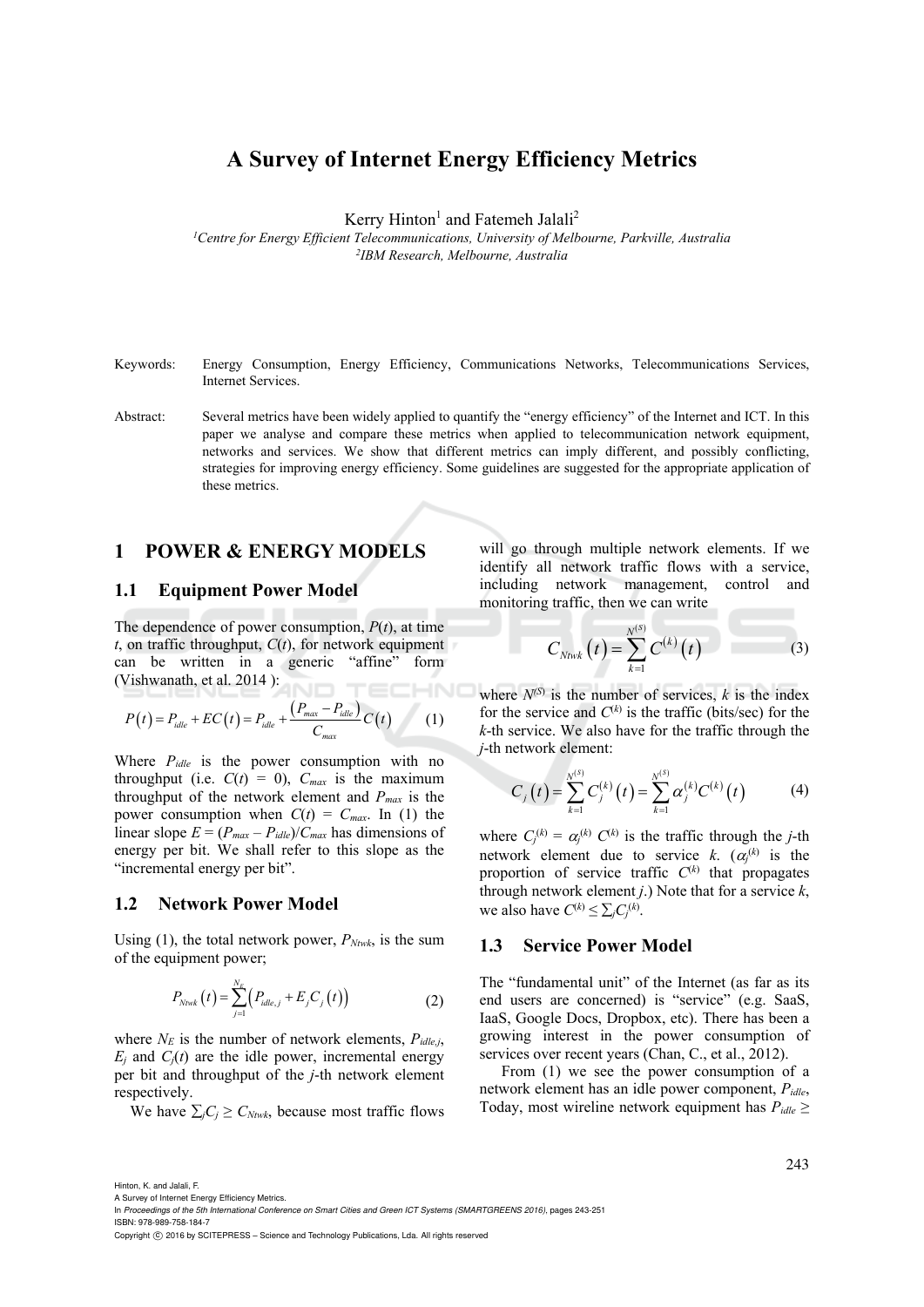0.8*Pmax* (Vishwanath, A., et al. 2014). For much of the "Layer 0" and "Layer 1" equipment  $P_{idle} = P_{max}$ . To allocate power to services, we need an approach for allocating a proportion of *Pidle* to each service traffic flow propagating through a network element. If  $P_{i,d}^{(k)}(t)$  is the idle power allocated to service k in network element *j*, we expect the sum over all services through that element to satisfy

$$
P_{idle,j} = \sum_{k=1} P_{idle,j}^{(k)}(t)
$$
 (5)

One way to fulfil this requirement, is to apply the same linear proportionality rule to the idle power as found for the incremental power in (1). That is, we set  $P_{idle, j}^{(k)}(t) \propto C_j^{(k)}(t)$ . Using (5),  $P_{idle, j}^{(k)}(t)$  has the form:

$$
P_{idle,j}^{(k)}(t) = P_{idle,j} \frac{C_j^{(k)}(t)}{C_j(t)}
$$
\n(6)

With this rule, the overall power consumption of the *k*-th service,  $P^{(k)}(t)$  provided by the network is

$$
P^{(k)}(t) = \sum_{j=1}^{N_E} \left( \frac{P_{idle,j}}{C_j(t)} + E_j \right) C_j^{(k)}(t) \tag{7}
$$

It is important to note that this is not the only approach available. For example, we could set  $P_{idle,j}^{(k)}(t) = P_{idle,j}/N_j^{(srv)}(t)$  where  $N_j^{(srv)}(t)$  is the number of services through network element *j* at time *t*. A disadvantage of this approach is that  $N_j^{(srv)}(t)$  can be awkwardly large for core network equipment.

# **2 EFFICIENCY METRICS**

The ITU has described an energy-efficiency metric in ITU-T Rec. L.1330 as (ITU-T 2012(a) ):

"The energy efficiency metric is typically defined as the ratio between the functional unit and the energy necessary to deliver the functional unit."

This definition results in a metric with units "bits/Joule". ITU-T Rec. L.1330 also recognises that "The inverse metric, energy divided by functional unit, could be used as an alternative."

We shall focus on "energy per bit" metrics.

### **2.1 Standardised Metrics**

Energy efficiency metrics currently used in standards documents are based on the ratio of power to traffic for a number, *M*, of pre-defined load levels of the equipment (Minoli, D., 2011). For example, the ECR-VL is defined by the ratio,

$$
ECR = \sum_{m=1}^{M} (a_m \times P_m) / \sum_{m=1}^{M} (a_m \times C_m)
$$
 (8)

Where  $\sum_{m} a_m = 1$ ,  $P_m$  and  $C_m$  are the power and the pre-defined loads indexed by *m*. The values of *Pm* and *Cm* are specified in the definition and depend upon the type of network element.

For a network element, placing (1) into (8) gives

$$
ECR = \frac{P_{idle}}{C_{max} \sum_{m} a_{m} b_{m}} + E
$$
 (9)

Where  $b_m = C_m / C_{max}$ . Example values for  $b_m$  are:  $b_1 =$  $1, b_2 = 0.5, b_3 = 0.3, b_4 = 0.1$  and  $b_5 = 0$  with corresponding weights  $a_1 = 0.1$ ,  $a_2 = 0.5$ ,  $a_3 = 0.3$ ,  $a_4$  $= 0$  and  $a_5 = 0.1$  (Minoli, D., 2011).

There are several problems with this and similar metrics (TEER, EER and TEEER) (Minoli, D., 2011). First, although these definitions include averages over loads, they effectively correspond to a single load; therefore the value does not incorporate the impact of traffic variation over the diurnal cycle.

Another is seen by considering two routers with the (approximately) same  $C_{max}$  but different values for *Pidle* and *E*. Let the values for the routers be  $P_{idle,1}$ ,  $E_1$  and  $P_{idle,2}$   $E_2$  respectively and  $P_{idle,2}$  =  $xP_{idle,1}$  where *x* is constant. Then we get the same *ECR* value for both routers provided:

$$
E_2 = E_1 + \frac{P_{idle,1}}{C_{max} \sum_{m} a_m b_m} (1 - x)
$$
 (10)

If we set  $x = 0$  router 2 is load proportional (i.e.  $P_{idle,2} = 0$ ) which is viewed as desirably energy efficient. However it still has the same ECR as router 1 which may have large idle power.

Using the value for *x* given by

$$
x = 1 + \left(\frac{E_1 C_{max}}{P_{idle,1}}\right) \sum_m a_m b_m \tag{11}
$$

in (10) gives  $E_2 = 0$  which is often considered energy inefficient but will still have the same ECR as router 1. Hence ECR type metrics do not reflect the idea of "energy efficiency" very well.

Finally, the metric defined in (8) does not lend itself to being applied to networks or services. It is not clear how to apply this metric to a collection of interconnected network elements. Even less apparent is how to apply this metric to service that may be one of many propagating through an element.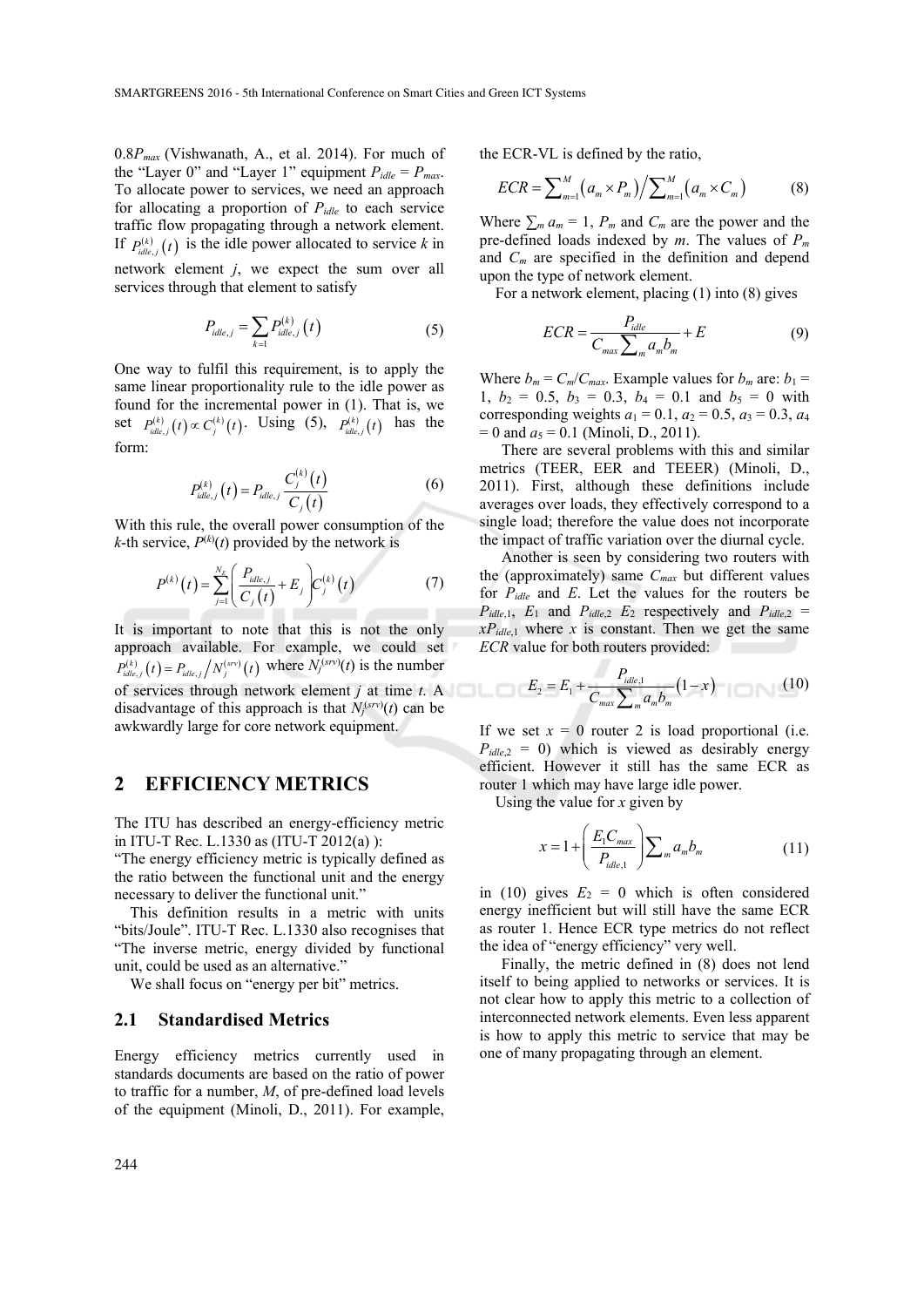## **2.2 Defining Energy Efficiency**

In this work we will study a range of metrics that have been proposed and applied (Schien, D, and Preist, C. 2014)(GreenTouch, 2015)(Baliga, J., et al. 2009). We will implement them in a manner that is applicable to network elements, networks and services. Simple energy/bit efficiency metrics that have been employed in the literature are:

a) "Instantaneous energy per bit" defined by the ratio of the instantaneous power to throughput:

$$
{}^{1}H(t) = \frac{P(t)}{C(t)}\tag{12}
$$

This metric has been adopted in a range of "bottomup" metrics used to calculate the energy efficiency of the Internet at peak load (Baliga, J., et al. 2009) or at time *t* (Chiaraviglio, L., et al., 2009). When  $P_{idle} \neq 0$ , <sup>1</sup> $H(t)$  will vary over the diurnal cycle.

b) "Energy per bit" defined by the ratio of total energy,  $\mathcal{E}(T)$ , consumed over duration *T* to total bit throughput.  $\mathcal{B}(T)$ , over duration  $T$ :

*T*

$$
{}^{2}H(T) = \frac{\int_{0}^{T} P(t)dt}{\int_{0}^{T} C(t)dt} = \frac{\mathcal{E}(T)}{\mathcal{E}(T)} = \frac{\langle P \rangle_{T}}{\langle C \rangle_{T}}
$$
(13)

In this equation the time integral is over duration *T* from a pre-determined origin time. The GreenTouch consortium uses  $1/(2H(T))$  with  $T = 1$  year for the years 2010 and 2020 (GreenTouch, 2015). In (13)  $\langle X \rangle_T = \int_T X(t) dt/T$ .

Some "top-down" metrics use (13), with *E*(*T*) determined from information such as equipment deployment inventory data and energy consumption and  $\mathcal{B}(T)$  is an assessment of the total network traffic (Schien, D, and Preist, C. 2014).

c) "Mean instantaneous energy per bit" was proposed in (ITU-T 2012(b)), although that document contains a mathematical error. The average the instantaneous metric over time duration *T* is defined by:

$$
{}^{3}H(T) = \frac{1}{T} \int_{0}^{T} \frac{P(t)}{C(t)} dt = \left\langle \frac{P}{C} \right\rangle_{T} = \left\langle {}^{1}H(t) \right\rangle_{T} \tag{14}
$$

Other metrics have been defined, for example mobile network researchers have used power per unit area (Tombaz, S. et al. 2013). Due to lack of space, in this work we will focus on the energy per bit metrics,  $^1H$ ,  $^2H$  and  $^3H$ , listed above.

#### **2.3 Uses of Metrics**

Metrics are most frequently used for improvement (i.e developing strategies to change the value of the metric for a system), benchmarking (comparing the value of a metric for the systems being benchmarked) or estimating energy consumption. When used for improvement, the choice of metric will directly impact the strategies adopted for "improvement". When used for benchmarking, the choice of metric will determine what we mean when we say one system is "better" than another. Therefore, the choice of metric is important.

# **3 DIURNAL CYCLES**

Diurnal traffic cycles result from the fact that many users are typically "off-line" and "on-line" during common times over a 24 hour period. An example of a diurnal cycle for an Australian city (taken from an edge router traffic log) is shown by the solid line in Fig. 1. Also shown is a pure sinusoidal approximation (dashed line) of the 24 hour diurnal cycle. In general, traffic diurnal cycles can dramatically vary in shape; however they all have a cyclic profile.

For the purposes of comparing the general characteristics of these metrics we shall use a "firstorder" sinusoidal approximation for the diurnal cycle of the *k*-th service's traffic flow (in bits/sec) of the form

$$
C^{(k)}(t) = C_{mean}^{(k)} + \Delta C^{(k)} \cos(2\pi t/T - \phi^{(k)})
$$
 (15)

with  $T = 24$  hours. In (15)  $C_{mean}^{(k)}$  is the mean traffic for the *k*-th service flow over duration *T* and  $\Delta C^{(k)}$ the variation away from the mean for the *k*-th flow. The phase  $\phi^{(k)}$  accounts for the fact that the diurnal cycles of the individual services may not be synchronized (i.e. different services will have a different time of peak traffic). Using (15) enables the calculation of closed forms for the metrics above.



Figure 1: Example of a 7 day diurnal cycle from a commercially deployed router (solid line) and a first-order sinusoidal approximation (dashed line).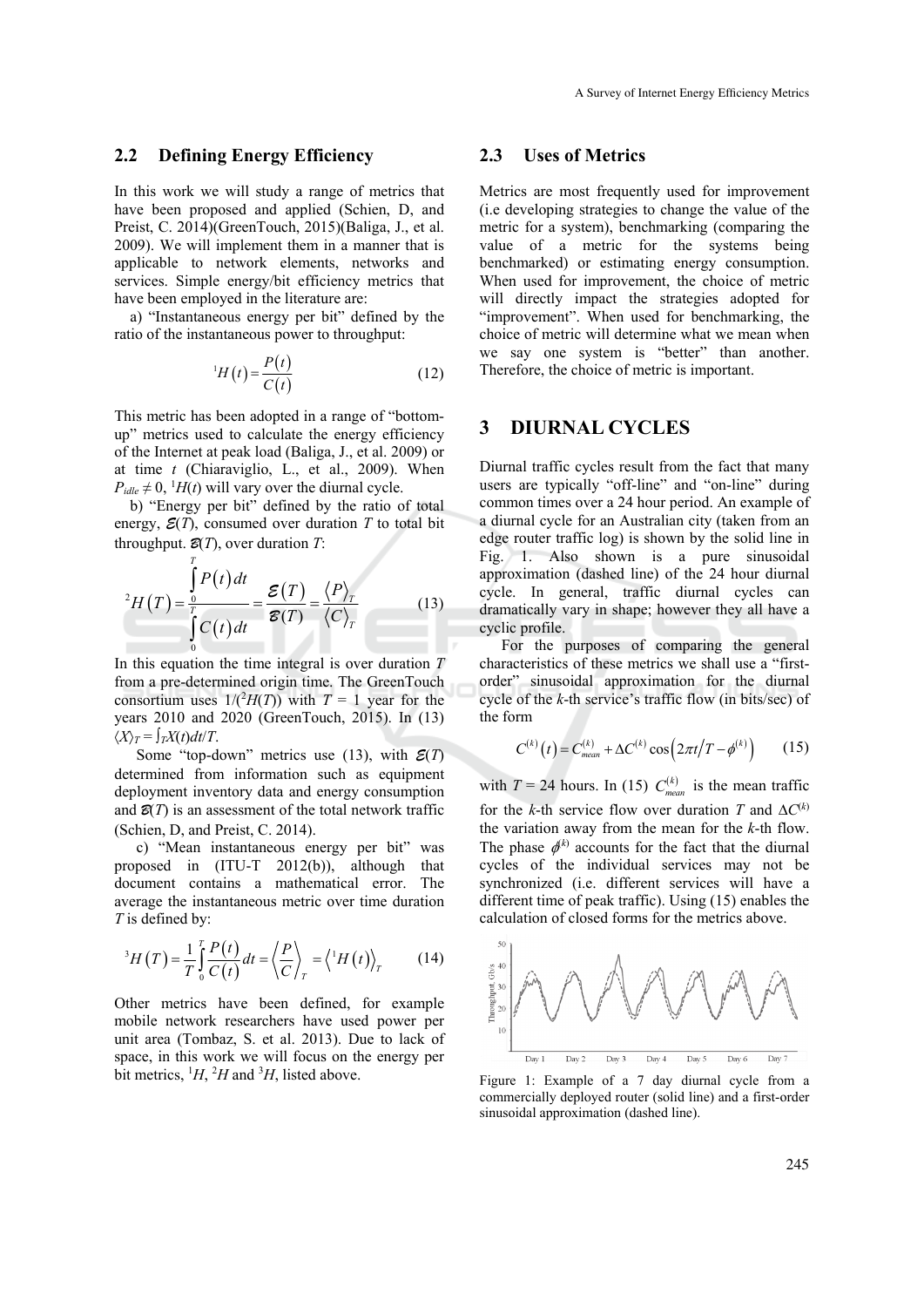The form in (15) can be applied to equipment and networks. From (3) the time dependence of the total network traffic is the sum of all the service traffics:

$$
C_{N\text{twk}}(t) = C_{mean, N\text{twk}} + \Delta C_{N\text{twk}} \cos((2\pi t/T) - \phi_{N\text{twk}})
$$
  
= 
$$
\sum_{k=1}^{N^{(S)}} \Big( C_{mean}^{(k)} + \Delta C^{(k)} \cos\big( ((2\pi t)/T) - \phi^{(k)} \big) \Big)
$$
 (16)

Similarly, from (4) the total traffic for the *j*-th network element, *Cj*(*t*), will have the form:

$$
C_j(t) = C_{mean, j} + \Delta C_j \cos((2\pi t/T) - \phi_j)
$$
  
= 
$$
\sum_{k=1}^{N^{(5)}} \left( C_{mean, j}^{(k)} + \Delta C_j^{(k)} \cos(((2\pi t)/T) - \phi^{(k)}) \right)
$$
  
= 
$$
\sum_{k=1}^{N^{(5)}} \alpha_j^{(k)} \left( C_{mean}^{(k)} + \Delta C^{(k)} \cos(((2\pi t)/T) - \phi^{(k)}) \right)
$$
 (17)

The  $\phi$  terms correspond to the location of the peak load within the diurnal cycle relative to a fixed arbitrary origin. Setting the time origin to time  $t_0$ (hours) then if the peak traffic occurs at time *tpeak*, we have  $\phi = 2\pi (t_{peak} - t_0)/24$ .

For a network or element in which the flows are synchronized (i.e. all flows have the same peak traffic time) we have

$$
C_{mean, Ntwk} = \sum_{k=1}^{N^{(S)}} C_{mean}^{(k)} \t C_{max, Ntwk} = \sum_{k=1}^{N^{(S)}} C_{max}^{(k)}
$$
  
\n
$$
C_{mean, j} = \sum_{k=1}^{N^{(S)}} C_{mean, j}^{(k)} \t C_{max, j} = \sum_{k=1}^{N^{(S)}} C_{max, j}^{(k)}
$$
 (18)

However, with unsynchronized flows, we get

$$
C_{N\text{row}k}(t) = \sum_{k=1}^{N^{(5)}} C_{mean}^{(k)} + \left\{ \sum_{k=1}^{N^{(5)}} \left( \Delta C^{(k)} \right)^2 + \sum_{k=1}^{N^{(5)}} \sum_{l}^{N^{(5)}} \Delta C^{(k)} \Delta C^{(l)} \cos \left( \phi^{(k)} - \phi^{(l)} \right) \right\}^{1/2} \qquad (19)
$$
  
× cos  $\left( (2\pi t/T) - \phi_{N\text{row}k} \right)$ 

where

$$
\phi_{Nink} = -\tan^{-1}\left(\sum_{k=1}^{N^{(5)}} \Delta C^{(k)} \sin \phi^{(k)} / \sum_{k=1}^{N_s} \Delta C^{(k)} \cos \phi^{(k)}\right)
$$
(20)

A corresponding form can be written for *Cj*(*t*).

Assuming the differences  $(\phi^{(k)} - \phi^{(l)})$  is are not all zero, then comparing a network with many synchronized flows to the same network with many unsynchronized flows we find,

$$
\frac{\Delta C_{Ntwk}}{C_{mean, Ntwk}}\Big|_{synch} > \frac{\Delta C_{Ntwk}}{C_{mean, Ntwk}}\Big|_{unsynch}
$$
 (21)

Taking this further, if the phases,  $\phi^{(k)}$ , are

uniformly, randomly distributed

$$
\frac{\Delta C_{Ntwk}}{C_{mean, Ntwk}}\Bigg|_{unsynch} \sim \frac{\left\langle \left(\Delta C^{(k)}\right)^2 \right\rangle^{1/2}}{\sqrt{N^{(S)}} \left\langle C_{mean}^{(k)} \right\rangle} \tag{22}
$$

From this we see that as the number of unsynchronised flows increases the network traffic maximum, given by  $C_{mean, Ntwk} + \Delta C_{Ntwk}$ , reduces to the mean, *Cmean,Ntwk*;

$$
\lim_{N^{(S)} \to \infty} C_{\max, Ntwk} = \lim_{N^{(S)} \to \infty} C_{\max, Ntwk} \left( 1 + \frac{\Delta C_{Ntwk}}{C_{\max, Ntwk}} \right) \sim C_{\max, Ntwk}
$$
\n(23)

This means the depth of the diurnal cycle reduces when increasingly many unsynchronised traffic flows are brought together. This result applies to any single network element, network facility or overall network that deals with many service flows.

The results in  $(21)$   $(22)$  and  $(23)$  tell us that facilities dealing with highly synchronised traffic (such as serving only a local time-zone) are likely to experience a relatively deeper diurnal cycle than those dealing with unsynchronised traffic (such as traffic from geographically diverse regions around the globe).

Diurnal cycle depth plays an important role when improving energy efficiency, because networks are dimensioned to accommodate peak traffic (*Cmax*). In legacy networks equipment remains fully energised 24/7, therefore dimensioning network for peak load means that during off-peak hours equipment is lowly utilised which is less energy inefficient (i.e. higher energy per bit) than at peak time.

In new generation networks, a widely proposed strategy is to implement low energy (sleep) states during "off-peak" times to improve energy efficiency (Mahadevan, P. et al., 2009). The depth of the diurnal cycle is important because it indicates how much equipment can be powered-down during off peak times (GreenTouch, 2015).

# **4 THE METRICS**

### **4.1 Network Equipment**

Without a loss of generality, we can drop the phase term when applying the diurnal cycle to the traffic through a network element. For the *j*-th network element, we have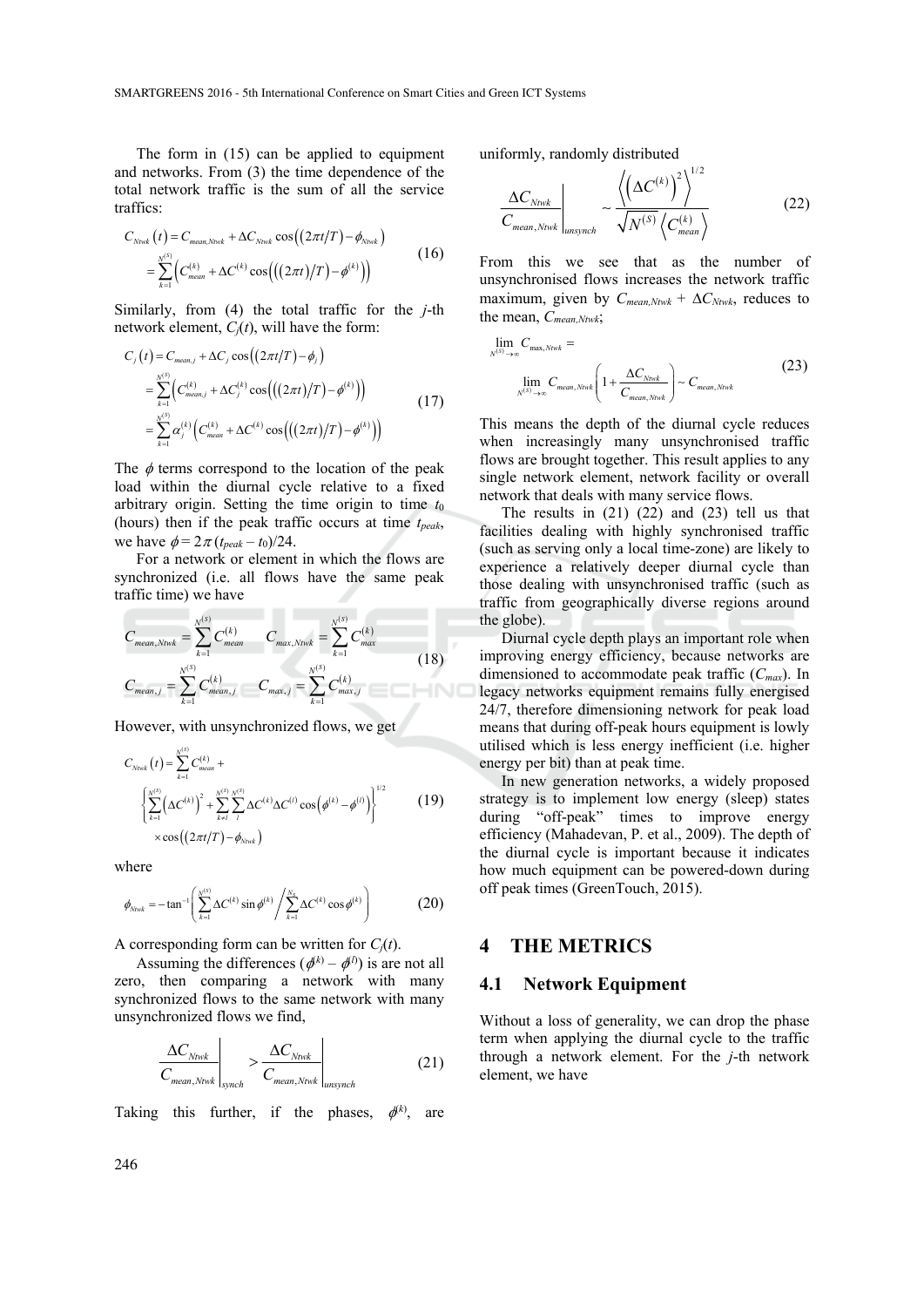$$
{}^{1}H_{j}(t) = \frac{P_{idle,j}}{C_{mean,j} + \Delta C_{j} \cos(2\pi t/T)} + E_{j}
$$
  
\n
$$
{}^{2}H_{j}(T) = \frac{P_{idle,j}}{C_{mean,j}} + E_{j}
$$
  
\n
$$
{}^{3}H_{j}(T) = \frac{P_{idle,j}}{C_{min,j}^{1/2}C_{max,j}^{1/2}} + E_{j}
$$
\n(24)

where  $C_{min,j} = C_{mean,j} - \Delta C_j$ . To calculate  ${}^{3}H_j(T)$  we have used Item 3.613.1 from (Gradshteyn, I. Ryzhik, I. 1980).

We note that  $C_{mean} = \langle C \rangle_T$ , therefore we could interpret the difference between  ${}^{2}H(T)$  and  ${}^{3}H(T)$ results from the former using the arithmetic mean of the traffic  $C(t)$  whereas the latter uses the geometric mean (for sinusoidal traffic load).



Figure 2: Plot of the ratio  ${}^{3}H(T)^{2}H(T)$  showing that the metric  ${}^{3}H(T)$  reflects the impact of durations of low utilisation on network energy/bit metric for equipment in which idle power dominates.

Comparing  ${}^{2}H_j(T)$  and  ${}^{3}H_j(T)$  in (24) we note that  ${}^{3}H_{j}(T)$  reflects the impact of traffic variation over a diurnal cycle where-as  $^{2}H_{j}(T)$  does not. We see this by calculating the ratio  ${}^{3}H_{j}(T)/{}^{2}H_{j}(T)$  over a range diurnal cycle depths (*Cmin*/*Cmax*) for the network element traffic as shown in Fig. 2.  $^{2}H_{j}(T)$  is constant with respect to the ratio  $(C_{min}/C_{max})$  where-as  ${}^{3}H_{j}(T)$ exposes the impact of periods of low utilisation which correspond to low values of (*Cmin*/*Cmax*).

### **4.2 Networks**

For a network using (2) and (3) we have

$$
{}^{1}H_{N\text{twk}}\left(t\right) = \frac{\sum_{j=1}^{N_{E}}\left(P_{idle,j} + E_{j}\left(C_{mean,j} + \Delta C_{j}\cos\left(\frac{2\pi t}{T} - \phi_{j}\right)\right)\right)}{C_{mean,N\text{twk}} + \Delta C_{N\text{twk}}\cos\left(\left(2\pi t\right)/T\right)}\tag{25}
$$

$$
{}^{2}H_{\text{Nink}}(T) = \frac{\sum_{j=1}^{N_{\text{c}}}\left(P_{\text{idle},j} + E_{j}C_{\text{mean},j}\right)}{C_{\text{mean},\text{Nink}}} \approx \frac{N_{\text{E}}\left(\left\langle P_{\text{idle}}\right\rangle_{\text{E}} + \left\langle E\right\rangle_{\text{E}}\left\langle C_{\text{mean}}\right\rangle_{\text{E}}\right)}{C_{\text{mean},\text{Nink}}}
$$
(26)

$$
{}^{3}H_{N\text{row}}(T) = \frac{1}{C_{\text{min}, N\text{row}}^{1/2}} \sum_{\text{max}, N\text{row}}^{V_{\text{max}}} \sum_{j=1}^{N_{E}} \left( P_{\text{l}dle,j} + \right)
$$
\n
$$
E_{j}C_{\text{mean},j} \left( 1 - \frac{\Delta C_{j}}{C_{\text{mean},j}} \frac{\left( C_{\text{max}, N\text{row}}^{1/2} - C_{\text{min}, N\text{row}}^{1/2} \right)}{\left( C_{\text{max}, N\text{row}}^{1/2} + C_{\text{min}, N\text{row}}^{1/2} \right)} \cos \phi_{j} \right) \right)
$$
\n
$$
(27)
$$

The notation  $\langle X \rangle_E$  represents an average over network elements, defined by

$$
\left\langle X \right\rangle_E = \frac{1}{N_E} \sum_{j=1}^{N_E} X_j \tag{28}
$$

The approximations in  $(26)$  and  $(27)$  is justified by the fact that  $E_i$  and  $C_j$  are independent random variables hence  $\langle EC \rangle_E \approx \langle E \rangle_E \langle C \rangle_E$ .

In  ${}^{3}H_{Ntwk}(T)$ ,  $\phi_j$  is measured relative to the network peak traffic time, that is  $\phi_i = 2\pi (t_{peak,i} - t_{peak,i})$  $t_{peak,Ntwk}$  $/24$ . To calculate (27) we have used Items 2.554.2 and 2.553.2 from (Gradshteyn, I. Ryzhik, I. 1980).

From (27) the factors that feed into  ${}^{3}H_{Ntwk}(T)$  are the relative depths of the traffic diurnal cycles,  $\Delta C/C_{mean}$ , and the degree of synchronisation of the traffic flows,  $\phi^{(k)}$  (see (17)). To acquire an appreciation of the impact of these parameters on the metrics, a mesh network simulation was constructed. The simulated network consisted of 50 interconnected network elements  $(N_E = 50)$  each with a power profile given by (1) with a range of values for *Pidle* (randomly selected in the range 1kW to 1.5kW) and *E* (randomly selected in the range 0.5 nJ/bit to 2 nJ/bit). These values are typical of current generation router and switch technology (Van Heggegham, W., et al., 2012). The network carries 500 sinusoidal service flows  $(N^{(S)} = 500)$ , with mean flow data rates randomly distributed over the range  $0.5$  Gbit/s  $\leq C_{mean} \leq 2$  Gbit/s. Each flow travels through 10 network elements randomly selected from the 50 elements in the simulation. No flow travels through the same element more than once. Although the simulation is a mesh network, the architecture is not a major influence because the overall power consumption is determined by the equipment along the service flow paths not the global network architecture.

The synchronisation of the flows is parametrised by quantity *b* with the phase of the flows chosen randomly over the range  $-b\pi \leq \phi^{(k)} \leq b\pi$ . For highly synchronised flows we set  $b = 0.1$ . For totally desynchronised flows we set  $b = 1$ . The simulation is run for values of *b* from 0.1to 1.0 in steps of 0.1.

To parametrise the diurnal cycle depth,  $\Delta C/C_{mean}$ the flows are distributed randomly over a range  $\Delta C/C_{mean}$  to  $\Delta C/C_{mean}$  + 0.2 with values of  $\Delta C/C_{mean}$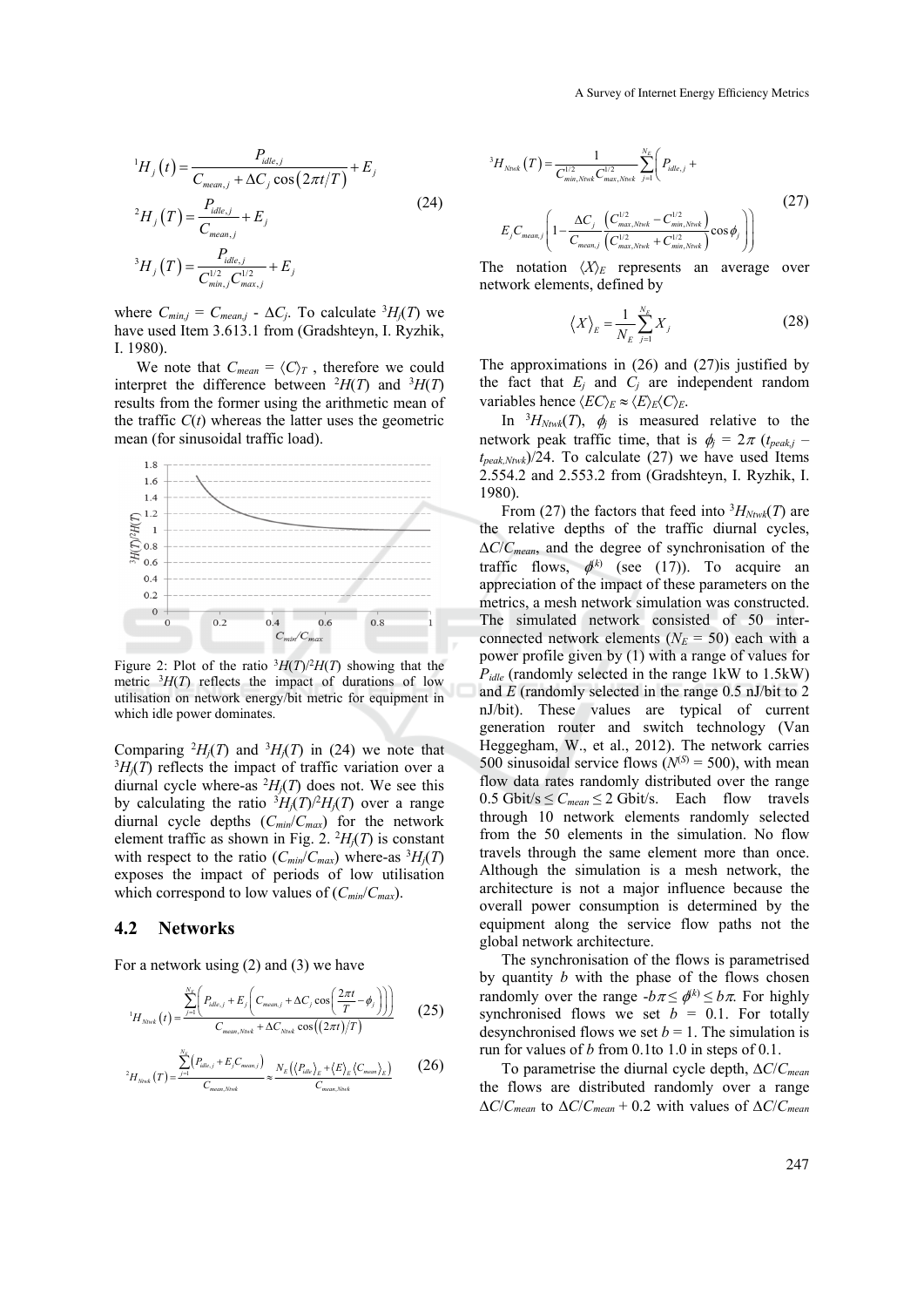from 0.1 to 0.8 in steps of 0.1.

For the case of synchronised flows and a deep diurnal cycle in the simulated network, the value of  ${}^{1}H_{Ntwk}(t)$  can vary dramatically over the diurnal cycle. For the simulated network described above, at peak traffic time, we get  ${}^{1}H_{Ntwk}(t_{peak}) \approx 66$  nJ/bit. At the time of minimum traffic  $(t_{trough})$  <sup>1</sup> $H_{Ntwk}(t_{trough})$   $\approx$ 910 nJ/bit. Therefore using this metric requires careful consideration of the time at which it is measured. Measuring at peak traffic time will give a low estimate for typical energy per bit. From (25) and (26), for a totally desynchronised network we have  ${}^{1}H_{Ntwk}(t) \approx {}^{2}H_{Ntwk}(T)$  for all *t* over the diurnal cycle. For the simulated network, this situation gives  $H_{Ntwk}(t) \approx {}^{2}H_{Ntkw}(T) \approx 113$  nJ/bit.

The values of  ${}^{2}H_{Ntwk}(T)$  and  ${}^{3}H_{Ntwk}(T)$  (*T* = 24 hours) for ranges of cycle depth,  $\Delta C/C_{mean}$ , and synchronisation, *b*, are shown by the surface plot in Fig. 3. The top left region of the surface plots corresponds to highly synchronised service traffic flows with relatively deep diurnal cycles. We see that  ${}^{3}H_{Ntwk}(T)$  reflects the impact of periods of low network utilisation that occur in networks with highly synchronised traffic and a deep diurnal cycle. In contrast  ${}^2H_{Ntwk}(T) \approx {}^3H_{Ntwk}(T)$  for networks that are desynchronised or have shallow diurnal cycles.



Figure 3: Surface plots of  $^2H_{Ntwk}(T)$  and  $^3H_{Ntwk}(T)$  for values of synchronicity parameter *b* and diurnal cycle depth  $\Delta C/C_{mean}$ .

## **4.3 Services**

Using the equations above, for the *k*-th service

$$
{}^{1}H^{(k)}(t) = \sum_{j=1}^{N_E} \alpha_j^{(k)} \left( \frac{P_{idle,j}}{C_j(t)} + E_j \right) = \sum_{j=1}^{N_E} \alpha_j^{(k)1} H_j(t) \qquad (29)
$$

$$
{}^{2}H^{(k)}(T) = \sum_{j=1}^{N_E} \frac{\alpha_j^{(k)} P_{t d e,j}}{C_{min,j}^{(1/2} C_{max,j}^{(2)}} \left(1 - \frac{\Delta C^{(k)}}{C_{mean}^{(k)}} \frac{\left(C_{max,j}^{1/2} - C_{min,j}^{1/2}\right)}{\left(C_{max,j}^{1/2} + C_{min,j}^{1/2}\right)} \cos \phi_j^{(k)}\right) + \sum_{j=1}^{N_E} \alpha_j^{(k)} E_j
$$
(30)

$$
{}^{3}H^{(k)}(T) = \sum_{j=1}^{N_E} \alpha_j^{(k)} \left( \frac{P_{idle,j}}{C_{min,j}^{1/2} C_{max,j}^{1/2}} + E_j \right) = \sum_{j=1}^{N_E} \alpha_j^{(k)} H_j(T)
$$
(31)

In (30)  $\phi^{(k)}$  is the offset between the peak traffic time of the *j*-th network and the peak traffic time of the *k*th service.

If all the services in the network are similarly synchronised (i.e. no service is significantly out of synch with all the other services) we get for all *k*;

$$
{}^{2}H^{(k)}(T) \approx \sum_{j=1}^{N_{E}} \frac{\alpha_{j}^{(k)} P_{idle,j}}{C_{mean,j}} + \alpha_{j}^{(k)} E_{j}
$$
(32)

To graphically display the dependence of  $^2H^{(k)}(T)$ and  ${}^{3}H^{(k)}(T)$  on the parameters  $\Delta C/C_{mean}$  and *b*, we average over the *k*-index; i.e. over the services giving;

$$
\left\langle {}^{X}H^{(k)}(T)\right\rangle^{(S)} = \sum_{k=1}^{N^{(S)}} {}^{X}H^{(k)}(T)\bigg/N^{(S)} \tag{33}
$$

where  $X$  is 2 or 3.

1

Plotting the simulation results for  $\langle {}^2H^{(k)}(T)\rangle^{(S)}$  and  $\langle ^3H^{(k)}(T)\rangle^{(S)}$ , we get identical surface plots as in fig. 3. That is, for the simulation scenario  ${}^{2}H_{Ntwk}(T)$  =  $\langle {}^{2}H^{(k)}(T)\rangle^{(S)}$  and  ${}^{3}H_{Ntwk}(T) = \langle {}^{3}H^{(k)}(T)\rangle^{(S)}$ . This can be shown to hold in general provided all of *Cmean,j* fall within a limited range of values.

It is important to note that  $^{X}H^{(k)}(T) \sim {^{X}H}_{Ntwk}(T)$ only applies when all the services are all similarly synchronised such that the phase,  $\phi^{(k)}$ , of each service is within a given range (parametrised by *b*) of all other services.

For a service that is significantly out of synchronisation with the other services, the value of  ${}^{2}H^{(k)}(T)$  is significantly greater. For example, consider a service *k* for which  $\phi^{(k)}$  well away from zero and  $\phi^{(l)} \sim 0$  for all  $l \neq k$ . In this case the network is highly synchronised with only flow *k* well out of synch. In this situation,  $C_{max,j} \gg C_{min,j}$  for all *j*. Using (30) we get

$$
{}^{2}H^{(k)}(T)
$$
\n
$$
\approx \sum_{j=1}^{N_E} \frac{\alpha_j^{(k)} P_{idle,j}}{C_{min,j}^{1/2} C_{max,j}^{1/2}} \left(1 + \frac{\Delta C^{(k)}}{C_{mean}^{(k)}}\right) + \sum_{j=1}^{N_E} \alpha_j^{(k)} E_j \qquad \phi^{(k)} \approx \pi
$$
\n
$$
\approx \sum_{j=1}^{N_E} \frac{\alpha_j^{(k)} P_{idle,j}}{C_{min,j}^{1/2} C_{max,j}^{1/2}} + \sum_{j=1}^{N_E} \alpha_j^{(k)} E_j \qquad \phi^{(k)} \approx \pi/2
$$
\n(34)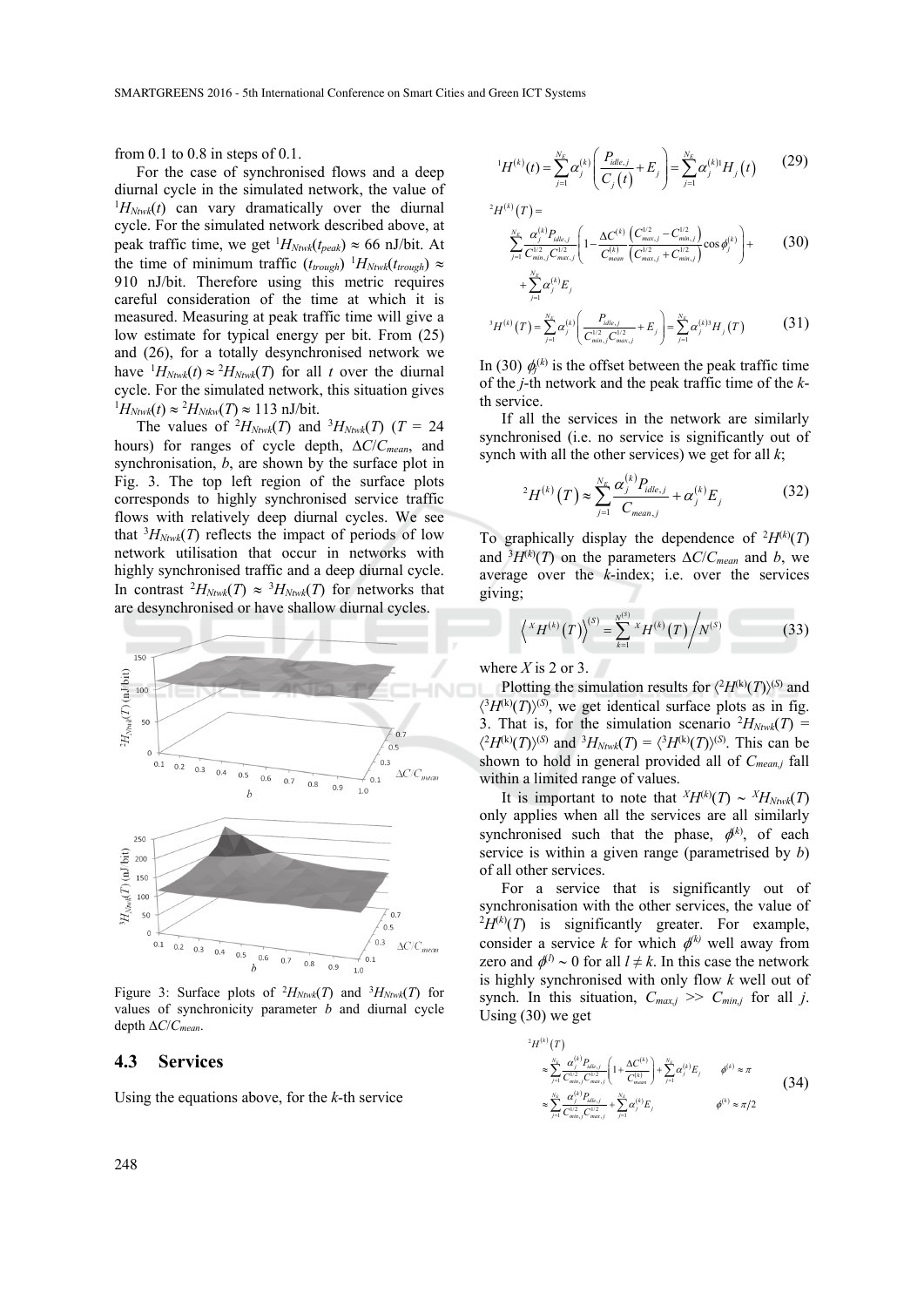Fig. 4 is a surface plot of  $^2H^{(k)}(T)$  for a service with  $\phi^{(k)} = \pi$  for all values of *b*. We see that an outof-synch service has much higher energy per bit than the other, (in-synch) services when the network is highly synchronised. As the degree of synchronisation reduces or the diurnal cycle depth reduces,  $^{2}H^{(k)}(T)$  reduces to that of the other services.



Figure 4: Surface plot for  $^{2}H^{(k)}(T)$  for a service  $(\pi)$  out of phase with all other services in the network. Low values of *b* correspond to all other flows across the network being highly synchronised.

Comparing Fig. 3(a) and Fig. 4, we see that service operators wishing to minimise the energy per bit of their service will want to avoid being significantly out-of-synch with the majority of services. This will lead to service providers trying to synchronise their services with everyone else. This, in turn, will lead to deeper diurnal cycles and the resulting overdimensioning of the network, mentioned in Section 4, and consequential increase in energy consumption.

# **5 APPLICATIONS**

The expressions for the *H* metrics above are all based on a pure sinusoidal diurnal cycle. In real networks the diurnal cycle is not a pure sinusoid. However, generalising these metrics to arbitrary diurnal cycle profiles is relatively simple. For  ${}^{1}H(t)$ , we just replace the sinusoid with the actual diurnal cycle from collected traffic data. Because  $^{2}H_{j}(T)$  and  $^{2}H_{\nu}$ ,  $(T)$  only involve C these are directly  ${}^{2}H_{Ntwk}(T)$  only involve  $C_{mean}$ , these are directly applicable to any diurnal cycle profile.

The  ${}^{2}H^{(k)}(t)$  and  ${}^{3}H$  metrics involve quantities  $C_{max}$ ,  $C_{min}$ ,  $\Delta C$  and  $\phi$ . To generalise these metrics we replace these values, in the metric definitions, with their means over multiple diurnal cycles:  $\langle C_{max} \rangle_D$ ,  $\langle C_{min} \rangle_D$ ,  $\langle \Delta C \rangle_D$  and  $\langle \phi \rangle_D$  which can be extracted from traffic data collected over multiple days. Where a quantity is raised to a power,  $a$ , we replace  $X^a$  by  $(\langle X \rangle_D)^a$ . Our discussion from now on can be applied to these generalised forms.

As discussed above, metrics  $^1H(t)$  and  $^2H(T)$  are already widely used where-as the  ${}^{3}H(T)$  metric is not. The advantage provided by the  ${}^{3}H(T)$  metric is that it quantifies the impact of the shape of the diurnal cycle and its relationship to other traffic flows (via  $C_{max}$ ,  $C_{min}$  and  $\phi$ ). This enables us to quantify the impact of changing traffic profiles on energy efficiency of networks and services.

Although the energy efficiency metrics have primarily been created to provide a quantitative measure of "energy efficiency" (ITU-T 2012 (a))( Coroama, V. Hilty, L. 2014), they have been also used to estimate the power consumption of equipment, networks and services (Baliga, J., et al. 2009)(Van Heggegham, W., et al., 2012)(Vishwanath, A., et al. 2015). We will now consider some issues with these applications

### **5.1 Deployed Networks**

The application of the metrics above in real networks can be very problematic due to unavailability of or difficulty in attainting the required data. In particular, evaluating these metrics for a network or service may require collection of a significant amount of data not readily available. Therefore approximations for the metrics can make evaluation easier, although possibly at the cost of reduced accuracy. Also, the inter-relationships between the metrics may allow the data collected for one metric to be used to evaluate another.

Using (26) we can show that

$$
{}^{2}H_{N\text{low}k} \approx \left(\left\langle N_{\text{hops}}\right\rangle + 1\right) \left\{ \frac{\left\langle P_{\text{idle}}\right\rangle}{\left\langle C_{\text{E}}\right\rangle} + \left\langle E_{\text{E}}\right\rangle \right\} \tag{35}
$$

where  $\langle N_{hops} \rangle$  is the mean number of hops for service traffic across the network. This form aligns with the expressions for edge and core network energy efficiency in (Baliga, J., et al. 2009)(Van Heggegham, W., et al., 2012).

As discussed above, the simulation results show the  ${}^{2}H$  metric for a network is approximately equal to the mean <sup>2</sup>H metric across the services, that is:<br><sup>2</sup>H<sub>12</sub> (T)  $\approx$  (<sup>2</sup>H<sup>(k)</sup>(T)<sup>(S)</sup>. The results also show the  $H_{Ntwk}(T) \approx \langle {}^2H^{(k)}(T) \rangle^{(S)}$ . The results also show the variance  $\sigma^{(S)}$  of the services satisfies  $\sigma^{(S)}(\chi^X H^{(k)}(T))$  < 0.1  $\langle^X H^{(k)}(T) \rangle^{(S)}$ . This means that, to a first order approximation, provided all the services in the network are roughly synchronised to the same degree (i.e. no services are significantly out of synchronisation with the other services), we have

$$
{}^{2}H^{(k)}(T) \approx {}^{2}H_{N\text{twk}}(T) \tag{36}
$$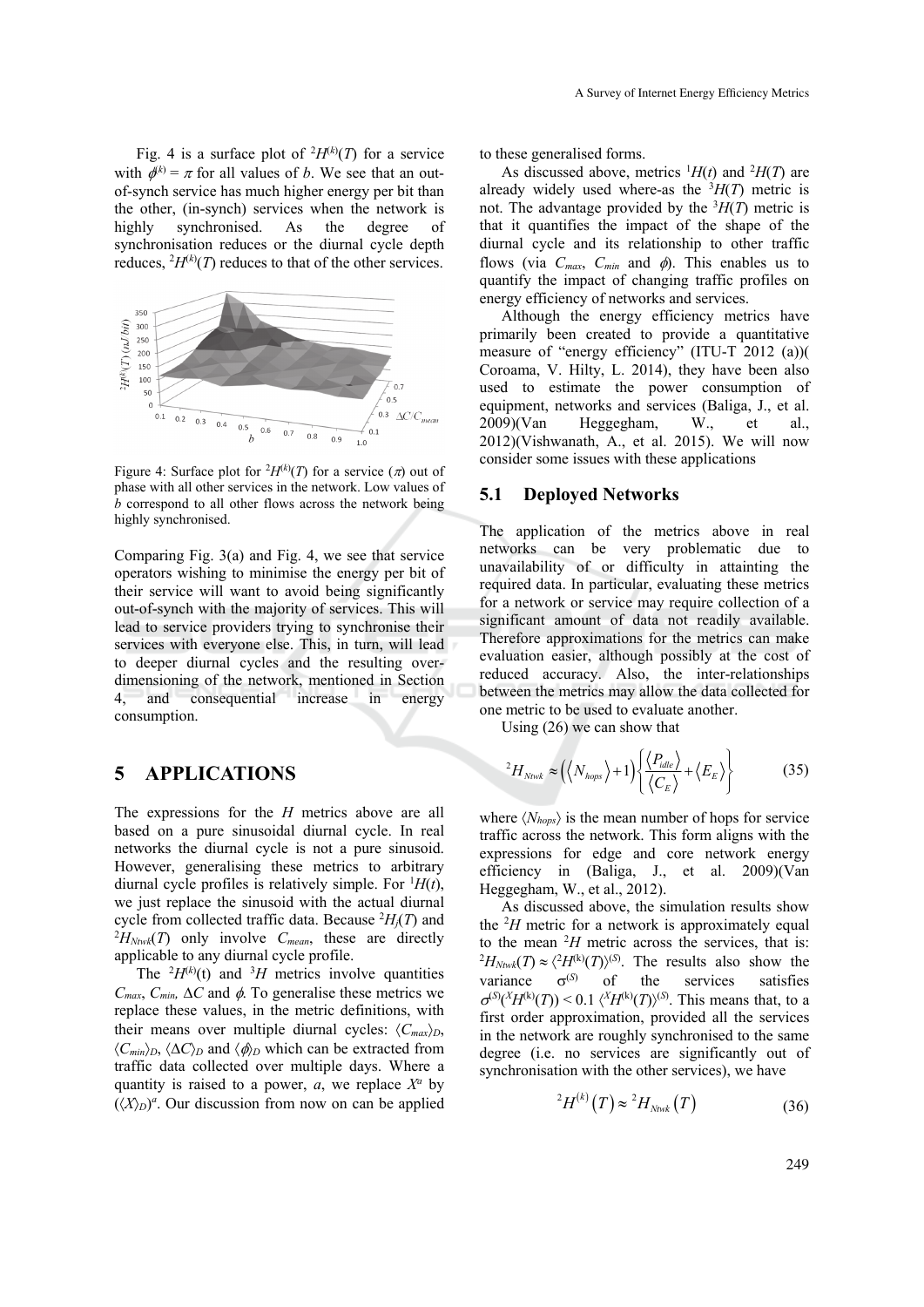for most of the services transported by the network. Similar results hold for  ${}^{3}H^{(k)}(T)$  and  ${}^{3}H_{Ntwk}(T)$ . In this case, we can use the  $^2H$  metric of a service to estimate the <sup>2</sup>H metric of a network or vice versa.

### **5.2 Estimating Power Consumption**

Using energy efficiency to estimate power or energy consumption is based on the principle that the power, *P*, consumed by a network element, network or service with energy efficiency *H* joules/bit with traffic load *C* bit/sec is given by  $P = HC$  (Baliga, J., et al. 2009)(Van Heggegham, W., et al., 2012). The energy consumption is given by  $Q = HB$  where *B* is the number of bits transferred (Vishwanath, A., et al. 2015).

Although this appears to be intuitive, as we have seen above, there are multiple choices for evaluating *H*. Many authors have used the definition  $H' = P_{max}/C_{max}$  where the values of  $P_{max}$  and  $C_{max}$  are based on data provided in equipment specification sheets or some form of measurement (Baliga, J., et al. 2009)(Van Heggegham, W., et al., 2012).

In some cases the utilisation *U* has been included to give  $H'' = P_{max}/U C_{max}$  (Makkes, M., et al., 2013) where the "utilisation",  $U = C(t)/C_{max}$ .

In most cases, *H* is used to calculate the power or energy consumption of a service or user, based upon a data rate for the service or user,  $C^{(k)}(t)$ . Therefore, the appropriate equation is (7). Noting that  $P_{max} = P_{idle} + EC_{max}$ , we get TECHN(

$$
P^{(k)}(t) = \sum_{j} \left( \frac{P_{max,j}}{C_{max,j}} + \frac{P_{idle,j}}{C_{max,j}} \left( \frac{1}{U_j(t)} - 1 \right) \right) C^{(k)}(t) \tag{37}
$$

where the *j*-sum is over equipment along the path of the service data.

We see that for load proportional equipment  $(P_{idle} \approx 0)$ , *H'* is appropriate and for constant power equipment ( $P_{idle} \approx P_{max}$ ) the *H''* is appropriate.

Comparing (13) and (14),  $^2H(T)$  is more appropriate to calculate the power or energy consumption of a service because it has the form  $\langle P \rangle_T$ / $\langle C \rangle_T$  and a service is typically parametrised with  $\langle C \rangle_T$  or  $\mathcal{B}(T)$ . Provided the conditions for (36) to hold are satisfied (see Sec. 8.1) we will have

$$
\langle P^{(k)} \rangle_{T} = {}^{2}H_{N\text{row}}(T)\langle C^{(k)} \rangle_{T},
$$
  

$$
\mathcal{E}^{(k)}(T) = {}^{2}H_{N\text{row}}(T)\mathcal{E}^{(k)}(T)
$$
 (38)

This approach has been widely used (Vishwanath, A., et al. 2015) to estimate power or energy consumption of a variety of Internet services.

As shown in Sec. 7, (38) is only accurate if the

service in question is not out-of-synch with the other network flows. Therefore using (38) to estimate the energy consumption of out-of-synch services (such as off-peak data transfer services) is inappropriate. This will also apply to services that travel through time-zones out-of-synch with their originator.

# **6 CONCLUSIONS**

As a measure for energy efficiency, we have shown that, even for a given network and the values of metrics  $^1H$ ,  $^2H$  and  $^3H$  can be significantly different. For example, in a network with somewhat synchronised traffic, the using the  $H$  metric at peak traffic hour will give a very different value to the 2 *H* metric. Therefore, comparing these metrics can be problematic (Coroama, V. Hilty, L. 2014)( Schien, D, Preist, C. 2014).

When used to benchmark or improve energy efficiency, we see that desynchronising traffic flows reduces the 3 *H* metrics. Therefore, according to these metrics we can improve the energy efficiency of a network element by desynchronising its traffic flows. In contrast desynchronising flows has no impact on  ${}^2H_j(T)$  and  ${}^2H_{Ntwk}(T)$ .

On the other hand,  $^{2}H^{(k)}(T)$  indicates service providers should endeavour to synchronise their service flows with any oscillation in the diurnal cycle. If all service providers do this, the diurnal cycle will increase in depth which will impact network dimensioning. Hence the choice of metric influences strategy choice for improvement and even using the same metric in different situations may lead to different (and possibly conflicting) strategies.

We have also shown that, in certain circumstances, energy efficiency metrics can be used to estimate power or energy consumption. However, this must be done with care and particular note of how synchronised the service traffic is with other traffic in the network.

As the energy consumption of the Internet and ICT increases over the coming years, energy efficiency metrics will play an important role in mitigating this increase. In this paper we have summarised some of the subtleties that need to be considered in the application of these metrics.

#### **REFERENCES**

Baliga, J., et al. 2009, "Energy Consumption in Optical IP Networks", *IEEE Jour Lightwave Technol, Vol.27*, No.13, p.2391.